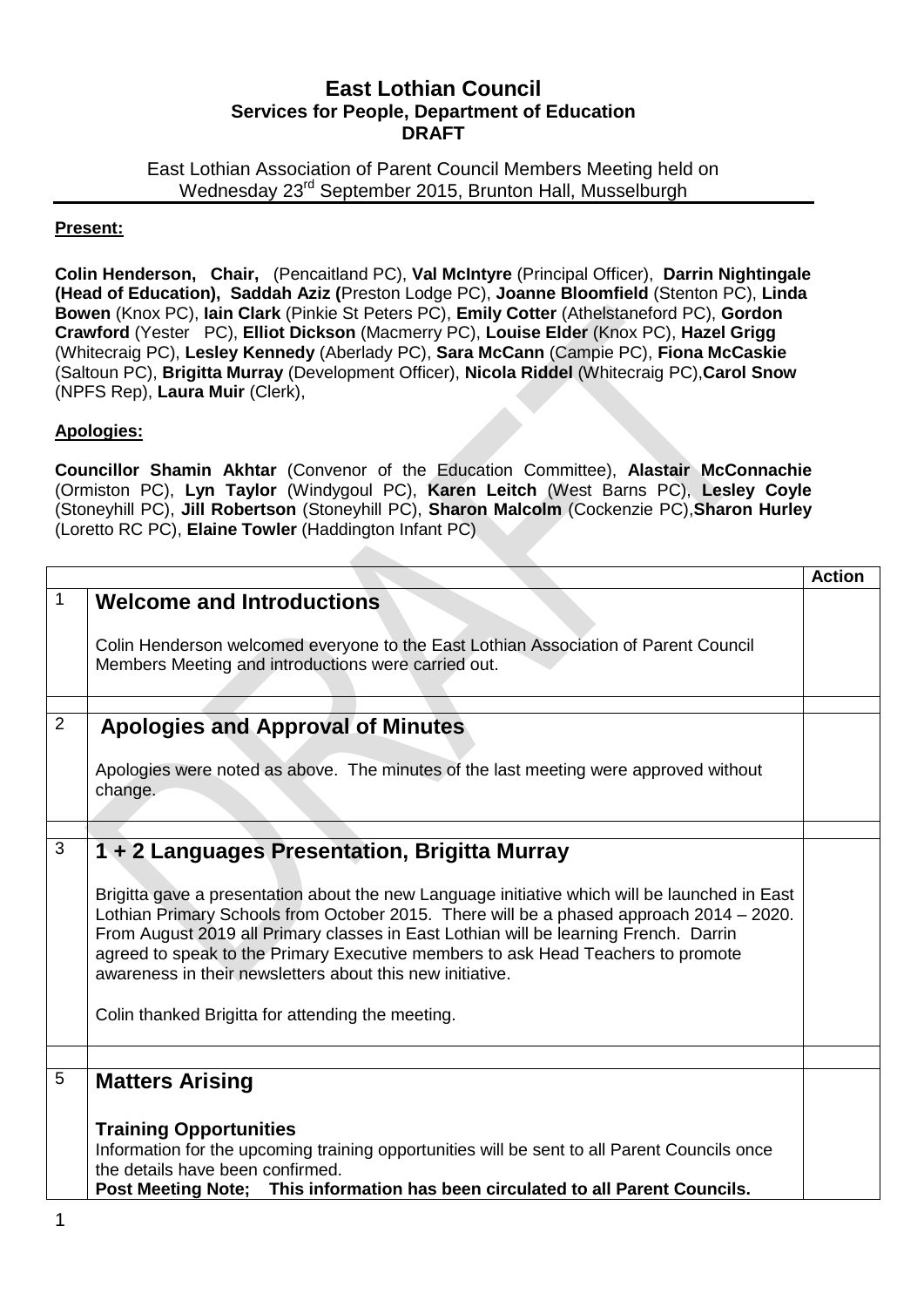|                                                                                                                                                                       |      | 3, details can be found in the table below. Data is not collected for specific year groups,    |
|-----------------------------------------------------------------------------------------------------------------------------------------------------------------------|------|------------------------------------------------------------------------------------------------|
| however information is available for P4-7 as a whole:                                                                                                                 |      |                                                                                                |
|                                                                                                                                                                       | June | August                                                                                         |
| % uptake P1-P3                                                                                                                                                        | 66   | 65                                                                                             |
| % uptake P4-P7                                                                                                                                                        | 66   | 72                                                                                             |
| % uptake School roll                                                                                                                                                  | 43   | 44                                                                                             |
| % uptake paid meals                                                                                                                                                   | 19   | 21                                                                                             |
| <b>Area Partnerships</b>                                                                                                                                              |      |                                                                                                |
| The handover to all the new chairs has now taken place.                                                                                                               |      |                                                                                                |
|                                                                                                                                                                       |      | The Area Partnership Minutes are available on the Council Website or by clicking on this link  |
|                                                                                                                                                                       |      |                                                                                                |
|                                                                                                                                                                       |      |                                                                                                |
| <b>Update from Darrin Nightingale</b>                                                                                                                                 |      |                                                                                                |
| <b>Education Committee</b>                                                                                                                                            |      |                                                                                                |
| Reminder that anyone can attend the Education Committee as an observer.                                                                                               |      |                                                                                                |
| <b>Exam Results</b>                                                                                                                                                   |      |                                                                                                |
| The Exam results for our six Secondary Schools were discussed at the Education                                                                                        |      |                                                                                                |
|                                                                                                                                                                       |      | Committee which met yesterday, Tuesday 22 <sup>nd</sup> September. Darrin informed the meeting |
|                                                                                                                                                                       |      | that the Exam Results were the best yet. A Discussion took place on both Highers and           |
| Advanced Highers.                                                                                                                                                     |      |                                                                                                |
|                                                                                                                                                                       |      |                                                                                                |
| Education Committee Reports are available here                                                                                                                        |      |                                                                                                |
|                                                                                                                                                                       |      |                                                                                                |
| <b>Attainment Meetings</b>                                                                                                                                            |      |                                                                                                |
| These have previously been discussed at ELAPCM Meetings. The first and second<br>meetings have taken place with the follow up meetings due to take place soon. Darrin |      |                                                                                                |
| commented that attainment is moving the right direction.                                                                                                              |      |                                                                                                |
|                                                                                                                                                                       |      |                                                                                                |
| <b>Musselburgh Consultation</b>                                                                                                                                       |      |                                                                                                |
| 300 replies were received from the recent Musselburgh Secondary School Pre-                                                                                           |      |                                                                                                |
|                                                                                                                                                                       |      | Consultation. The replies are currently being analysed and a report is due to be produced      |
|                                                                                                                                                                       |      | in October/November . A formal consultation process will take place early next year after      |
| the strategy has been agreed by the councillors.                                                                                                                      |      |                                                                                                |
|                                                                                                                                                                       |      |                                                                                                |
| <b>Budget</b>                                                                                                                                                         |      |                                                                                                |
| The Teacher numbers guarantee agreement was discussed. The census for teacher                                                                                         |      |                                                                                                |
|                                                                                                                                                                       |      | numbers took place in September, and it takes around 6 weeks to validate the information,      |
| the background around the implications of this agreement.                                                                                                             |      | however at this early stage Darrin said the numbers are on track. Darrin gave an insight into  |
|                                                                                                                                                                       |      |                                                                                                |
| <b>Nursery</b>                                                                                                                                                        |      |                                                                                                |
|                                                                                                                                                                       |      | The Scottish Government are planning to increase nursery hours from 600 per year to 1140       |
|                                                                                                                                                                       |      |                                                                                                |
|                                                                                                                                                                       |      | by 2019/2020. Discussions are currently taking place to look at how East Lothian would         |
| accommodate this.                                                                                                                                                     |      |                                                                                                |